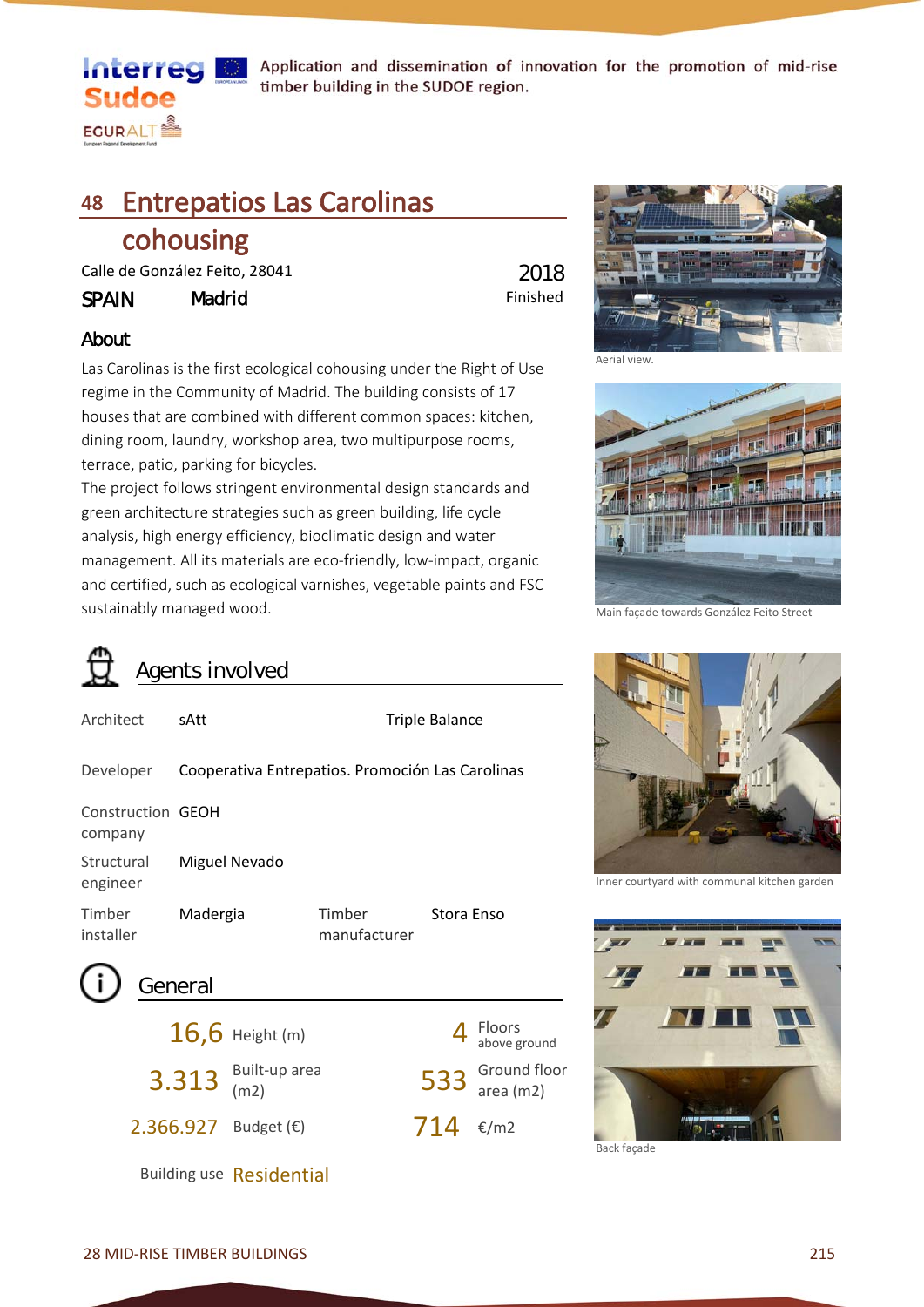

average height exceeds 15 m.

Construction process of the basement floor. Entrepatios https://n9.cl/vmzfc





General floor plan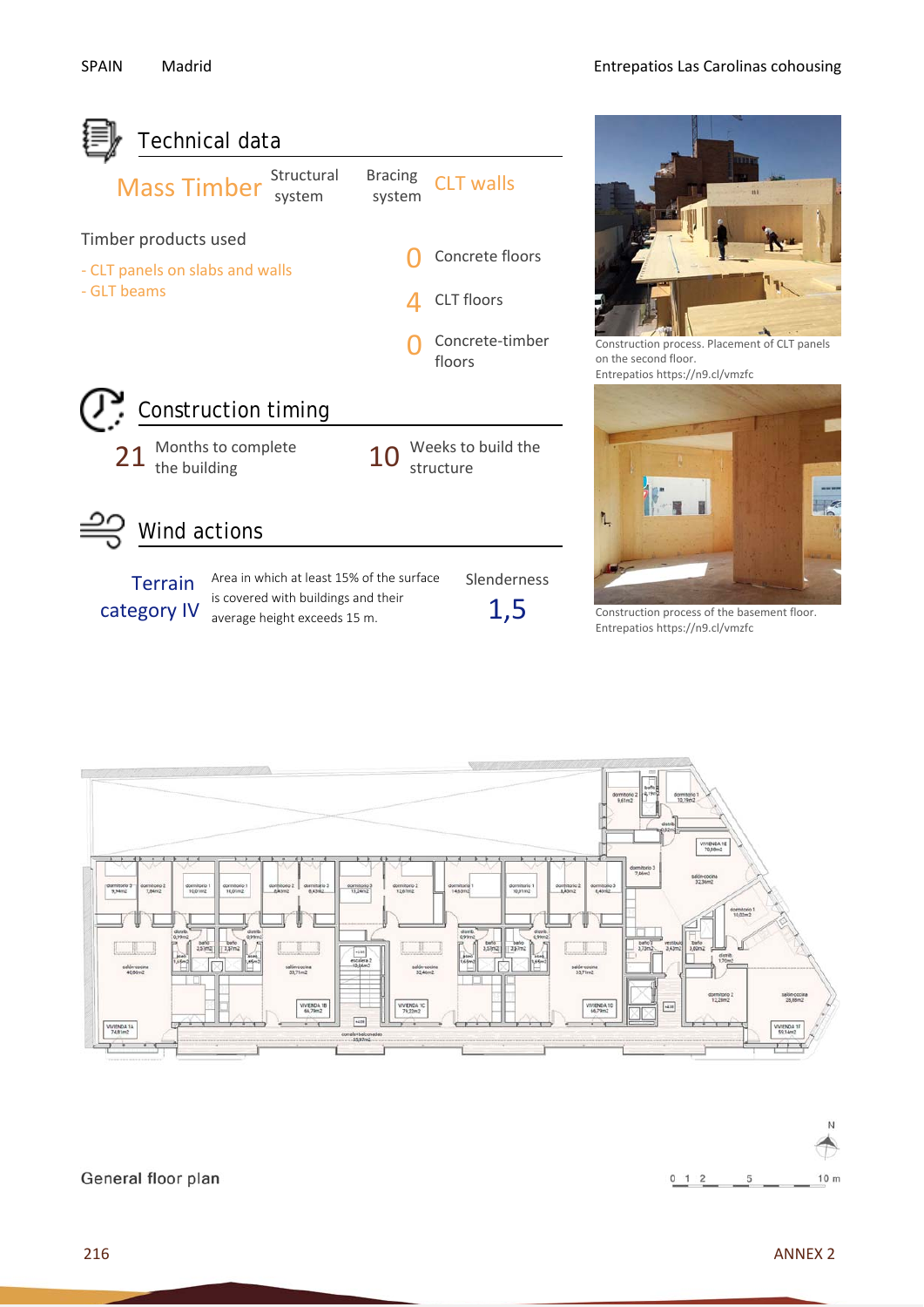

**Interreg & Application and dissemination of innovation for the promotion of mid-rise** timber building in the SUDOE region.

**S**ustainability Picea abies Wooden specie

|      | . <b>.</b><br>$410^{$ Wood volume  |
|------|------------------------------------|
| 2200 | Distance of<br>transportation (km) |





Special transportation  $\Box$ needed



Construction process seen from the outside. Structure phase. Entrepatios https://n9.cl/vmzfc



Main elevation



Longitudinal section

 $10 m$